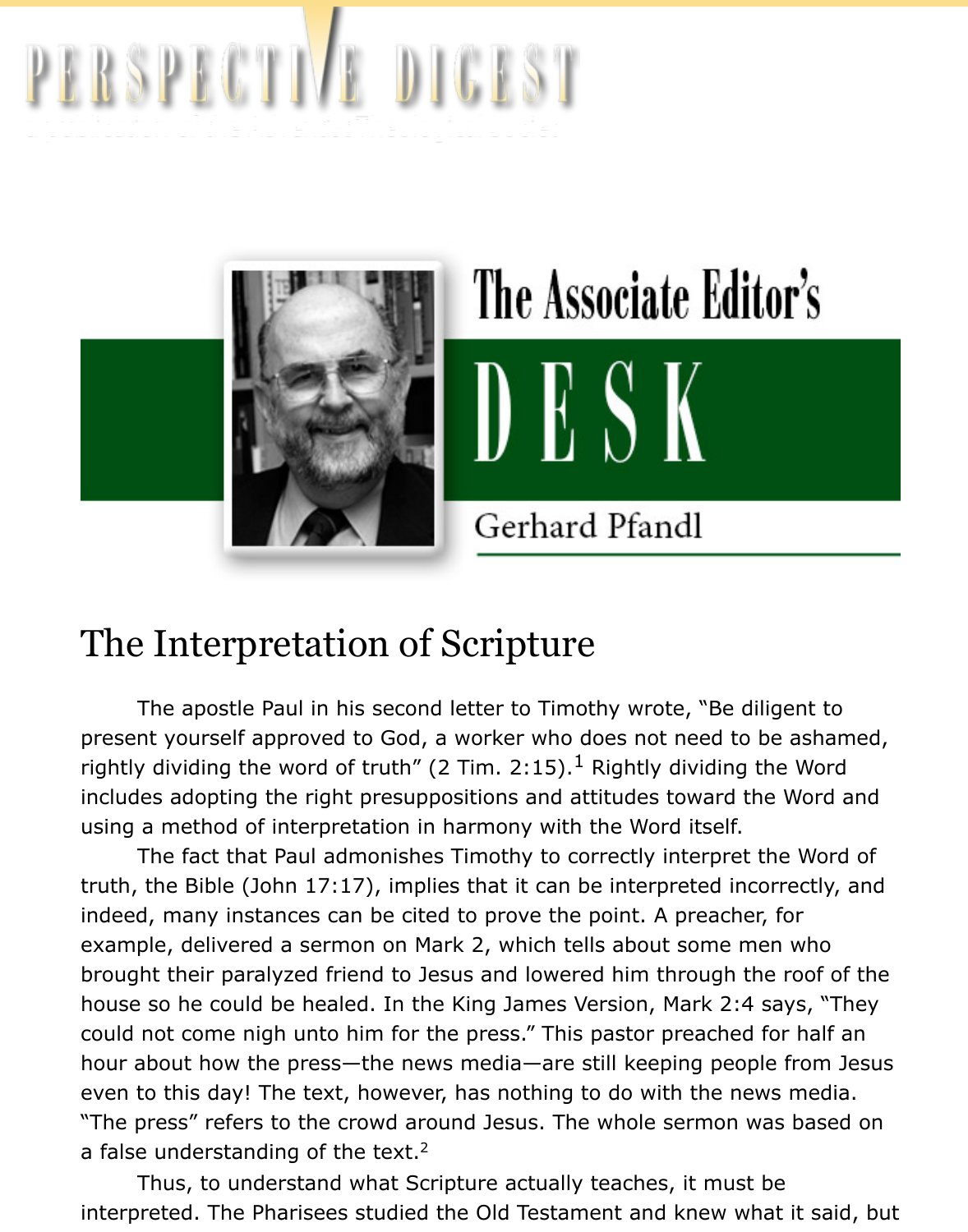they did not understand it. The two disciples on the road to Emmaus knew the Scripture, yet they failed to understand it. Therefore, when Jesus joined them, Luke says, "He interpreted to them in all the scriptures the things concerning himself" (24:27, RSV).

 A text can be used in different ways. The most important way is to exegete it. This means we want to know the writer's original intent, what the writer (that is, God through the human instrument), wanted to say in the original context. In exegeting a text, we bring out the original message of the text, and to do this we use the grammatical-historical method.

 Another approach is to use a text homiletically. Homiletics is the art of preparing sermons. The homiletical use of a text means to use the language of the text to move people into action, in a worship setting for instance, to apply the language of the text to a present-day problem or situation without considering the historical context. It means using the language of the text to say what the preacher wants to say.

 For example, in Mark 1:17, Jesus says to Simon and Andrew, "Then Jesus said to them, 'Follow Me, and I will make you become fishers of men.'" Exegetically, what Jesus said referred to Simon and Andrew. He was talking to them and inviting them to follow Him. Homiletically, this text can be applied to you and me. Jesus invites each one of us today to follow Him, and He will make us fishers of men. And every preacher standing in the pulpit on Sabbath morning can use the words of Jesus to give the invitation to follow Jesus.

#### **Guidelines in Interpreting a Text**

 The following guidelines, framed as questions, encompass essentially what is called the grammatical-historical method of biblical interpretation: (1) What is the immediate context—what comes before and after the text? (2) What is the time and place—when and where was the text written? (3) What is the larger biblical context—what do other texts on the topic have to say?

 1. *Immediate context:* Daniel 12:4 says: "'But you, Daniel, shut up the words, and seal the book until the time of the end; many shall run to and fro, and knowledge shall increase.'" This text is frequently used as a prophecy in regard to modern travel. In Daniel 12:4 the context refers to "go to and fro" through the scroll which was sealed until the time of the end. "Run to and fro" is a Hebrew idiom for "searching." When the Book of Daniel would be unsealed after the commencement of the time of the end, the knowledge regarding the times mentioned by Daniel would increase (2 Chron. 16:9; Jer. 5:1; Amos 8:12; Zech. 4:10).

 2. *Time and place:* Deuteronomy 22:5 reads, "'A woman shall not wear anything that pertains to a man, nor shall a man put on a woman's garment, for all who do so *are* an abomination to the Lord your God.'" This text has often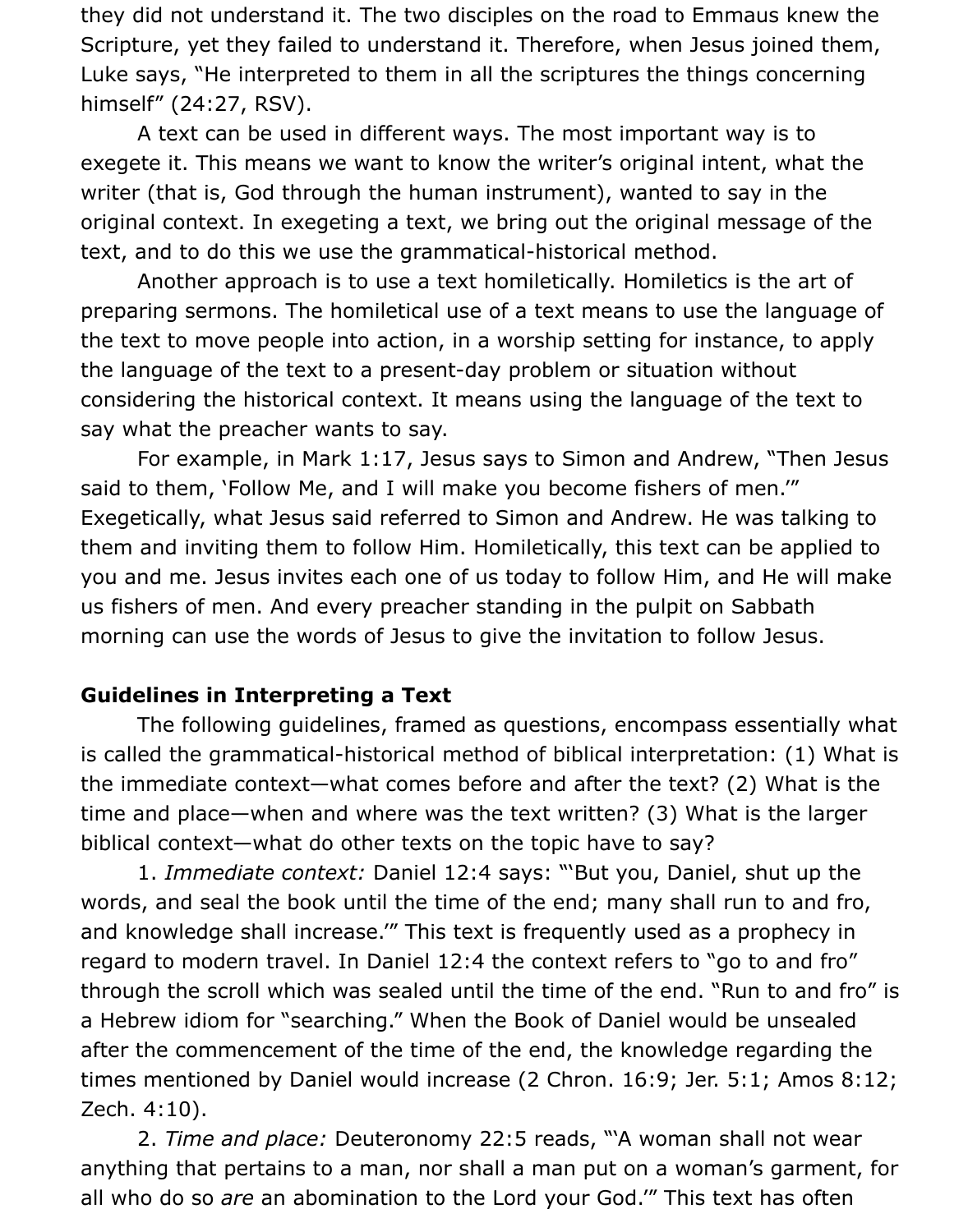been used to forbid women to wear trousers. However, the text does not refer simply to fashion or styles of dress. In its context, it refers to the practice of transvestitism, which is the abnormal desire to wear clothing appropriate to the opposite sex. It is a deviant form of sexual behavior.

 The phrase "'that pertains to a man'" includes everything he wears, his headdress, ornaments, and weapons, not only his clothing. The same applies, of course, to the "'woman's garment.'" Furthermore, in the time of Moses trousers were not worn by either sex.

 Why is the wearing of clothes of the opposite sex called "'an abomination'"? First, because transvestitism was frequently associated with homosexuality. Second, transvestite practices were part of the cults of certain deities. People dressed in accordance with the sex of the deity.

 3. *Other statements:* Exodus 7:3 says: "'I will harden Pharaoh's heart, and multiply My signs and My wonders in the land of Egypt.'" Many have been baffled by the statement in Exodus 7:3. If God hardened Pharaoh's heart, how can Pharaoh be blamed for bringing the 10 plagues upon Egypt? In a case like this, it is important to look at the larger context to see if there are other texts that may clarify what is said in Exodus 7:3.

 When we read through the story of the exodus from Egypt, there are three statements concerning Pharaoh's heart. The first kind of statement says God hardened Pharaoh's heart. We have already read Exodus 7:3. Another text is Exodus 9:12: "The Lord hardened the heart of Pharaoh; and he did not heed them, just as the Lord had spoken to Moses" (see also 10:20; 11:10). The second kind says Pharaoh's heart was hardened: "Then the magicians of Egypt did so with their enchantments; and Pharaoh's heart grew hard, and he did not heed them, as the Lord had said" (7:22; see also 8:19; 9:7). The third type of statement says that Pharaoh himself hardened his heart: "But when Pharaoh saw that there was relief, he hardened his heart and did not heed them, as the Lord had said" (8:15; see also 8:32; 9:34).

 What actually happened? Before we answer the last question, we need to understand that Hebrew thinking was different from ours. In Hebrew thinking, whatever God allowed, He *did*. For example, because God permitted evil in this world Isaiah 45:7 says that God created "evil" (KJV) or "calamity" (NKJV). In the case of Pharaoh, he himself hardened his heart, and God allowed this to happen. Therefore, God is said to have hardened Pharaoh's heart.

In this age of relativism, where many things that were once forbidden or frowned upon are now accepted and promoted, the authority of Scripture is being questioned. In the area of religion, where pluralism is the trend of the day, Scripture is increasingly made irrelevant. Cultural relativism, which teaches that there cannot be truths valid for all cultures, is undermining the fundamental doctrines of the church.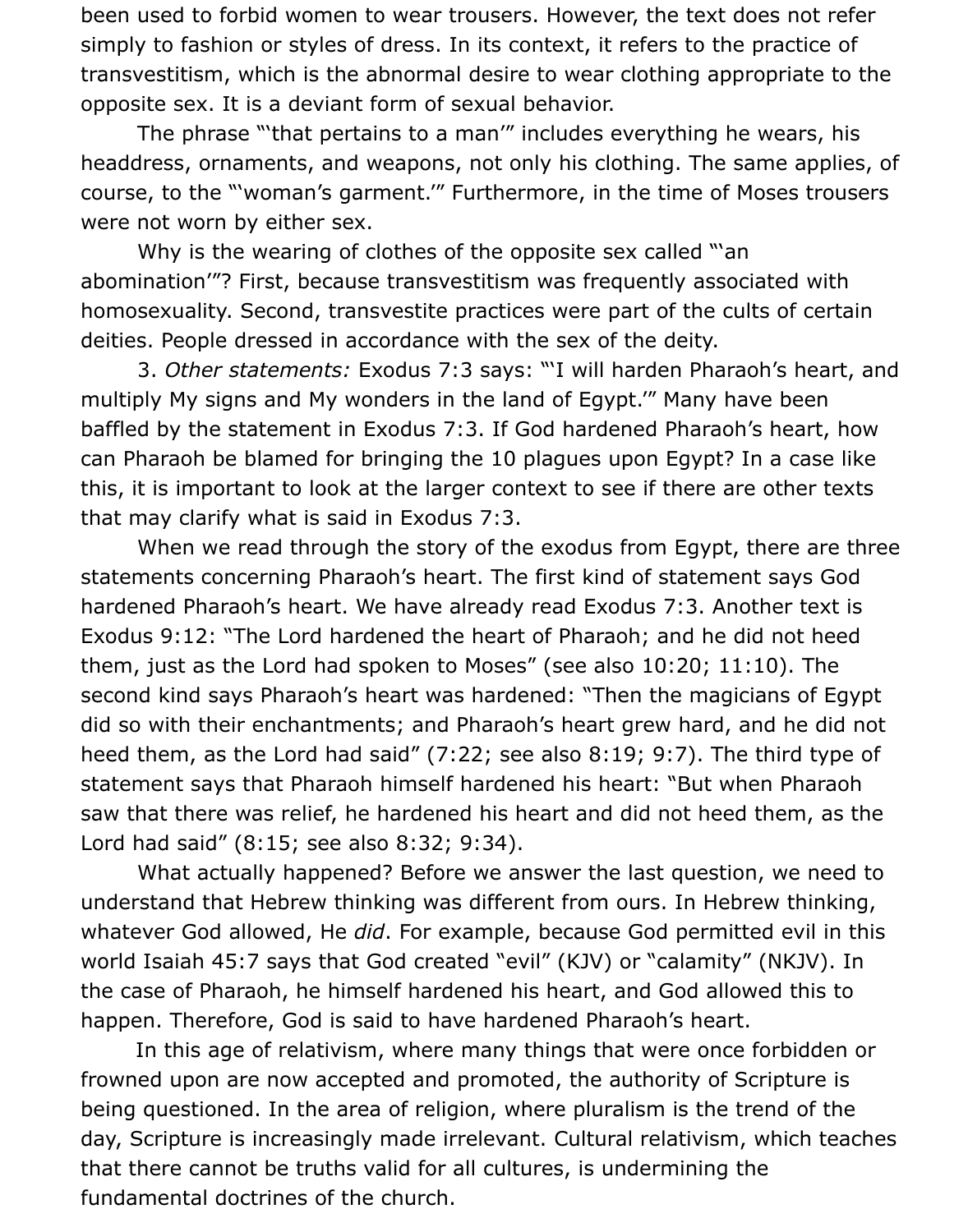It is imperative, therefore, for the church to re-establish the authority of the Bible. Ellen G. White predicted that in the time of the end, "God will have a people upon the earth to maintain the Bible, and the Bible only, as the standard of all doctrines and the basis of all reforms. The opinions of learned men, the deductions of science, the creeds or decisions of ecclesiastical councils, as numerous and discordant as are the churches which they represent, the voice of the majority—not one nor all of these should be regarded as evidence for or against any point of religious faith. Before accepting any doctrine or precept, we should demand a plain 'Thus saith the Lord' in its support."<sup>3</sup>

 Hand in hand with this must go a proper interpretation of Scripture. Unless we take the biblical text seriously, we will flounder on the sea of pluralism as many others have done; unless we use the correct methods of interpreting the Bible, we will fall into the trap of twisting Scripture to our own destruction (2 Peter 3:16).

#### **NOTES AND REFERENCES**

 1. Unless noted otherwise, all Scripture references in this column are quoted from the *New King James Version* of the Bible.

 2. John MacArthur, *Reckless Faith: When the Church Loses Its Will to Discern* (Wheaton, Ill.: Crossway Books, 1994), 57.

3. *The Great Controversy*, 595.

### **It is imperative for the church to re-establish the authority of the Bible.**

### Stay Connected to PD

Sign up to receive email notification for each new online issue.

#### First Name:

Last Name: